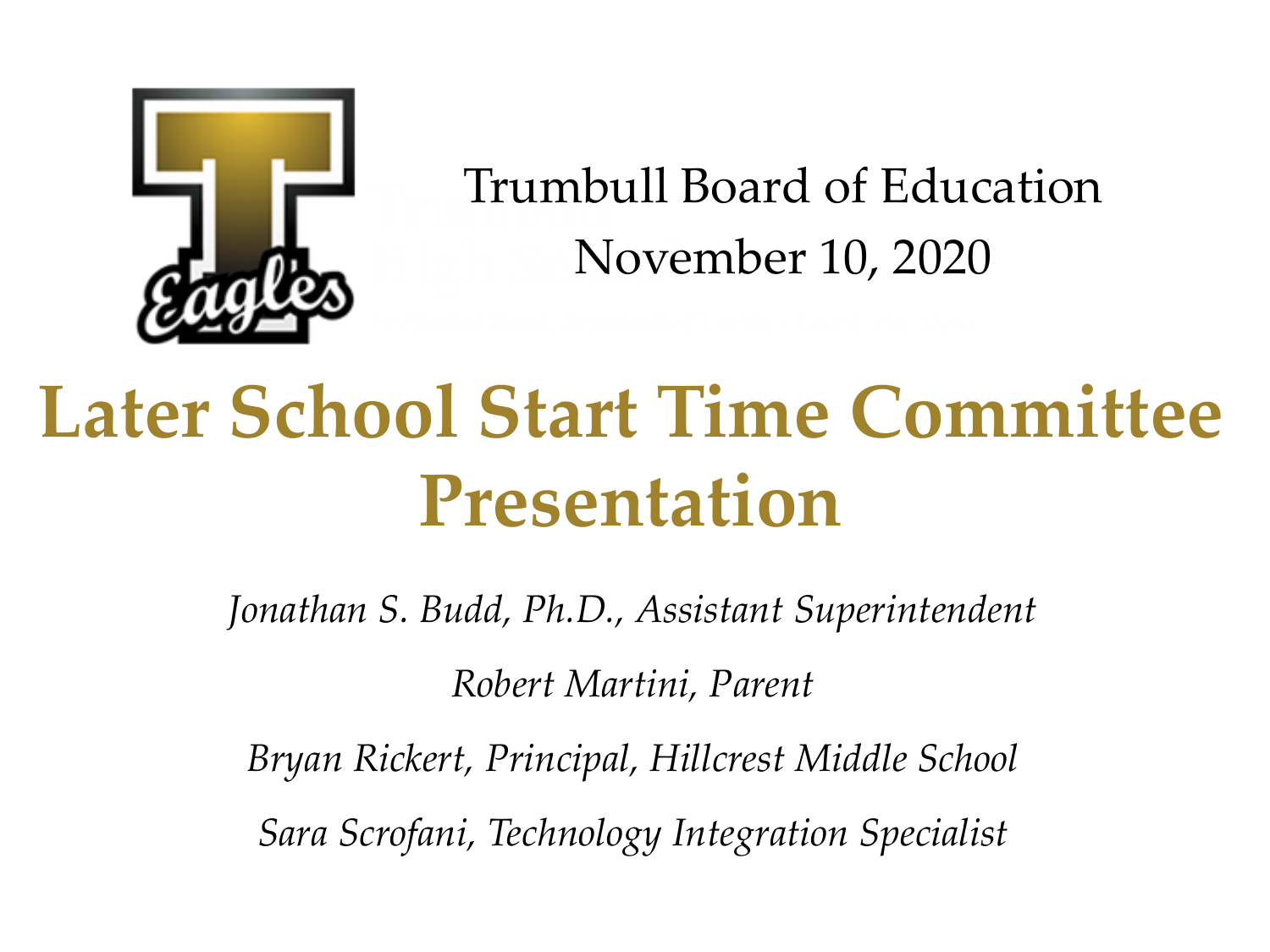# **Background Work**

- Feb. 2019: Exploratory committee BOE presentation by consultant Jonathan Costa
- March 2020: BOE presentation by expert Sarah Raskin, Ph.D.
- <u>July 2020</u>: BOE establishment of TPS Committee with November report deadline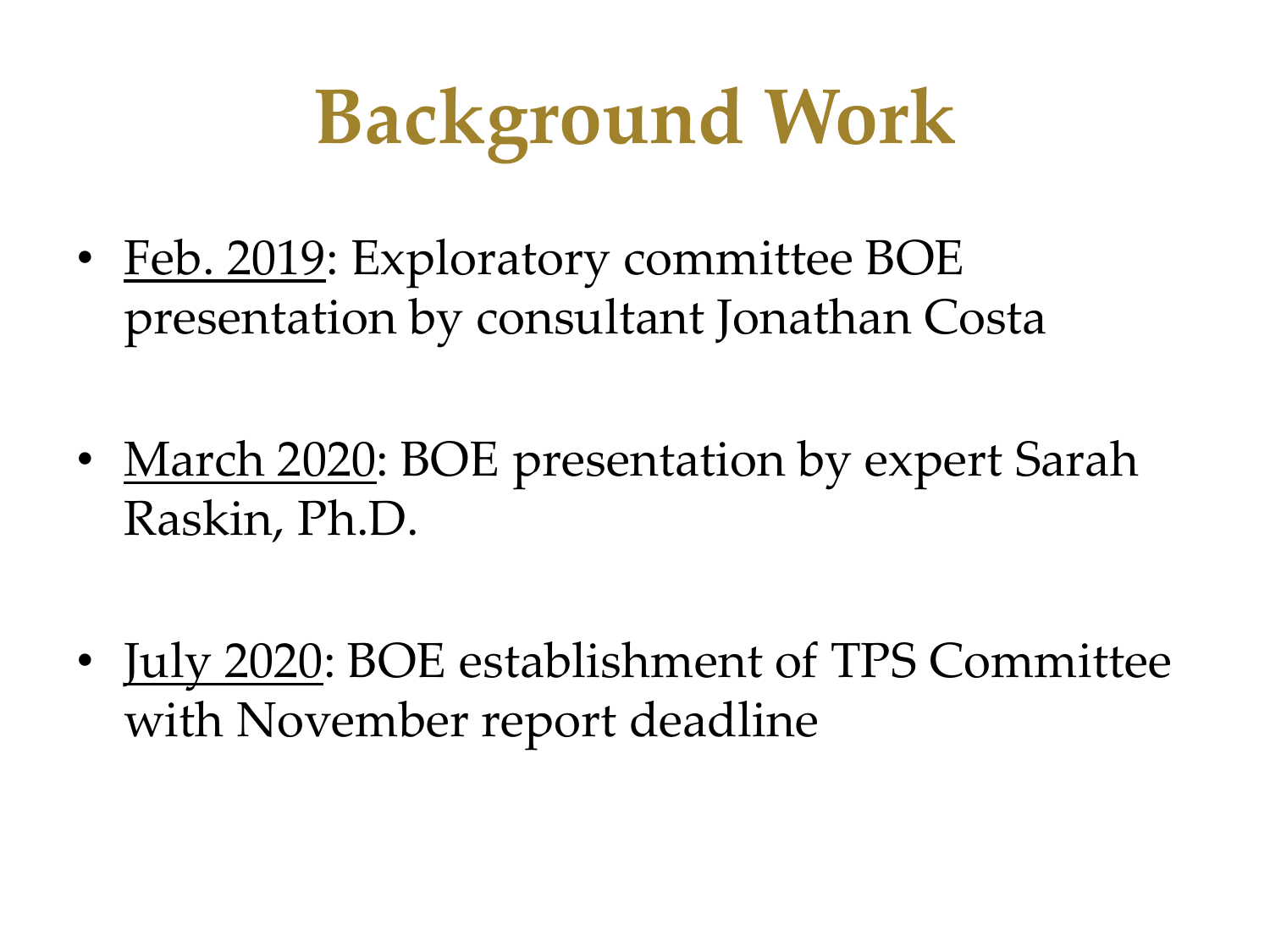## **Committee Charge Approved by BOE July 2020**

• *Charge*: To determine what implementation of later school start times would look like, and require, in Trumbull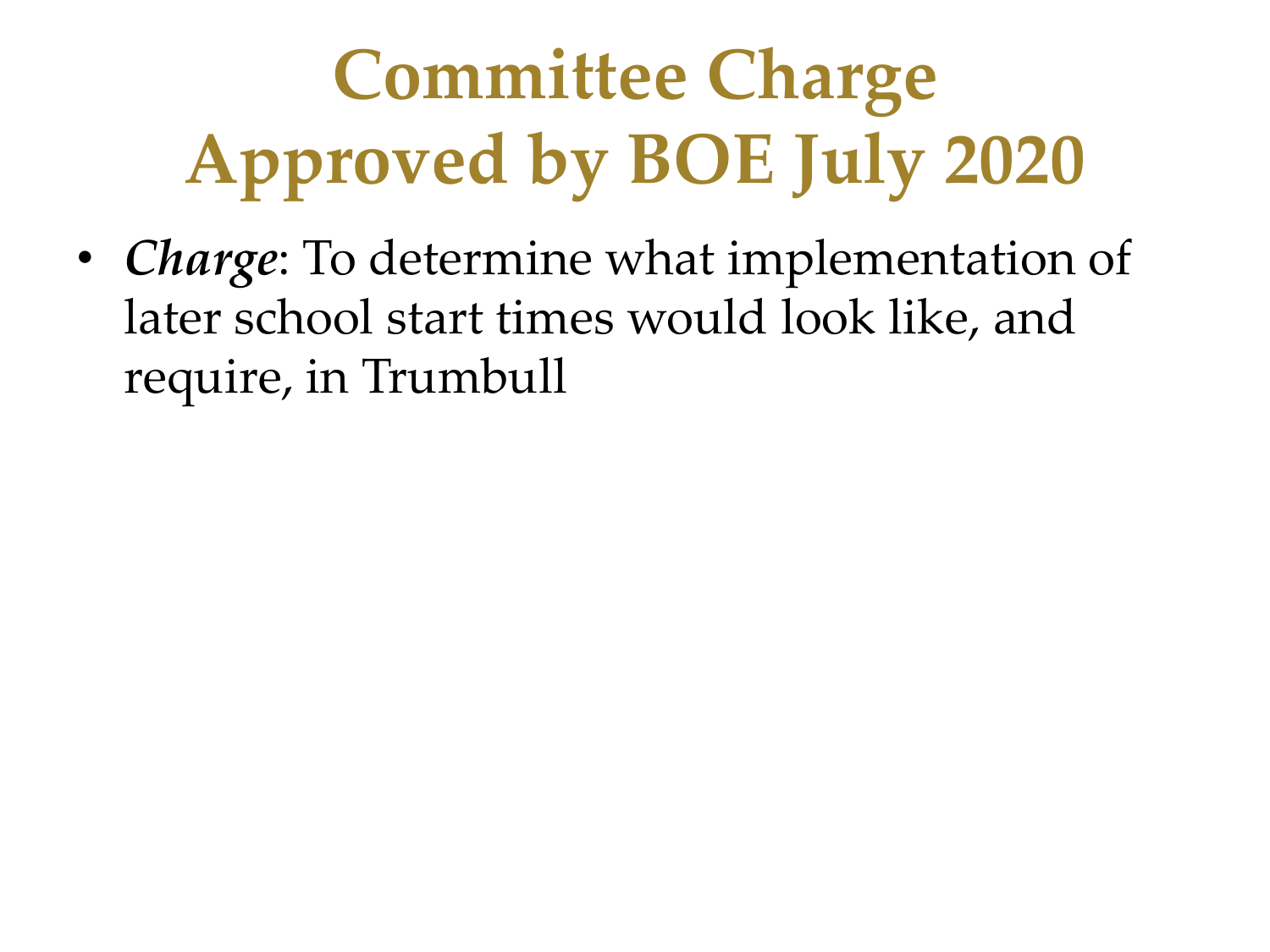### **Committee Members**

- Jack Allen '21
- Gabriella Biondi '21
- Jonathan Budd, Ph.D., Asst. Supt., Chair
- Meredith Chamberlain, parent
- Britney Cullinan, parent
- Cooper Dayton '22
- Thomas Edwards, teacher
- Keira Grant '21
- Marc Guarino, THS Principal
- Michael King, THS Athletic Director
- Amy Lehaney, parent
- Rob Martini, parent
- John Mastrianni, TEA
- Ken McCabe, TLC
- Frank Modugno, community rep.
- Jennifer Neumeyer, Tashua principal
- Dawn Perkins, Transportation Coordinator
- Bryan Rickert, Hillcrest Principal
- Stuart Schwartz, community rep.
- Sara Scrofani, teacher
- Frank Squiccimarro, parent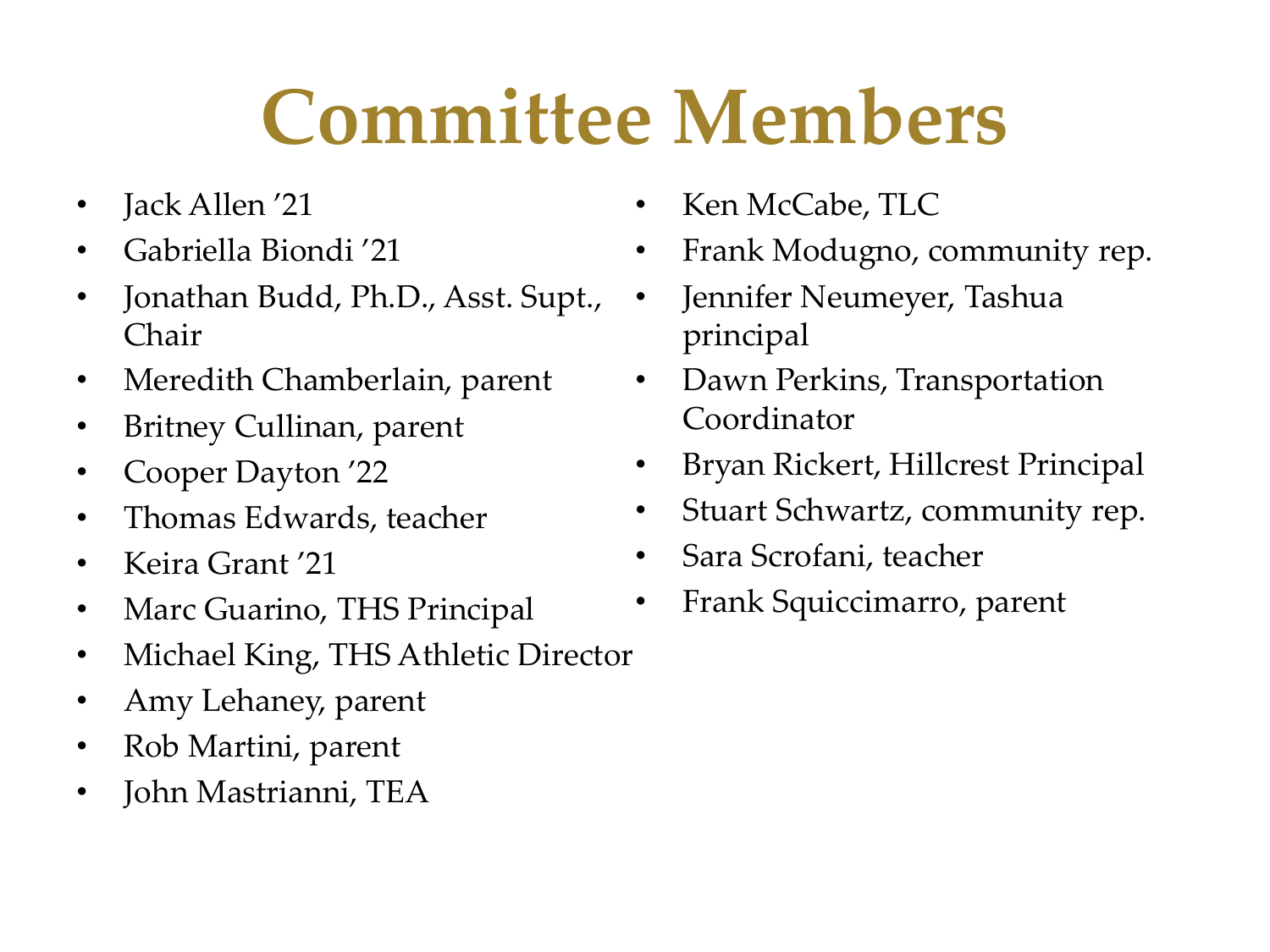### **Committee Process**

- Transparency re: website postings of agendas, minutes, & recordings
- Formation of subcommittees
- Five total meetings
- Committee discernment process toward tonight's presentation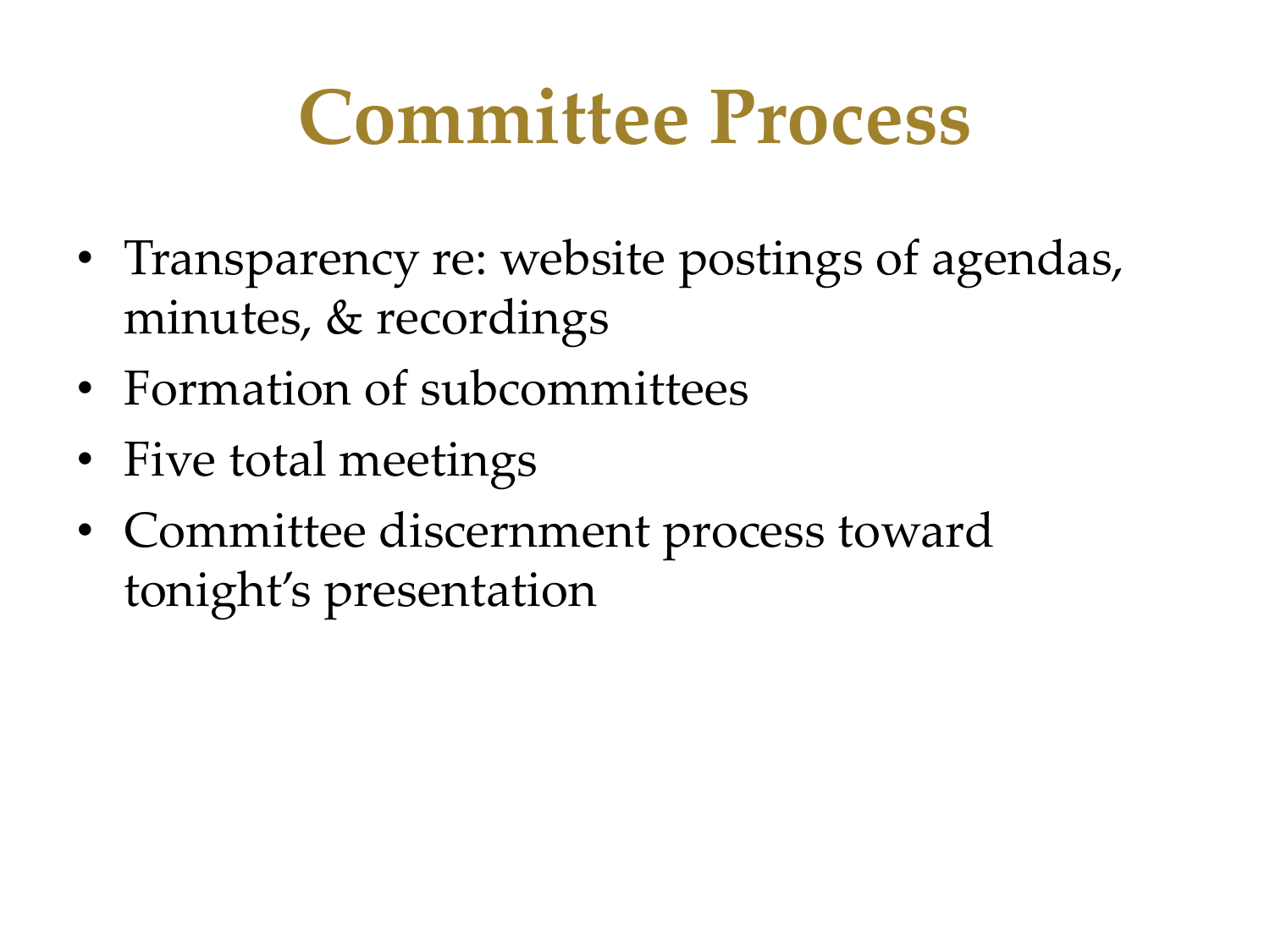### **Themes from Committee Discernment Process**

- All presented options of this committee will affect students, parents, teachers, and afterschool programs. The goal is to find the best solution that will impact our children in a positive manner.
- Change is hard at first; then people adapt; and in time it becomes common practice.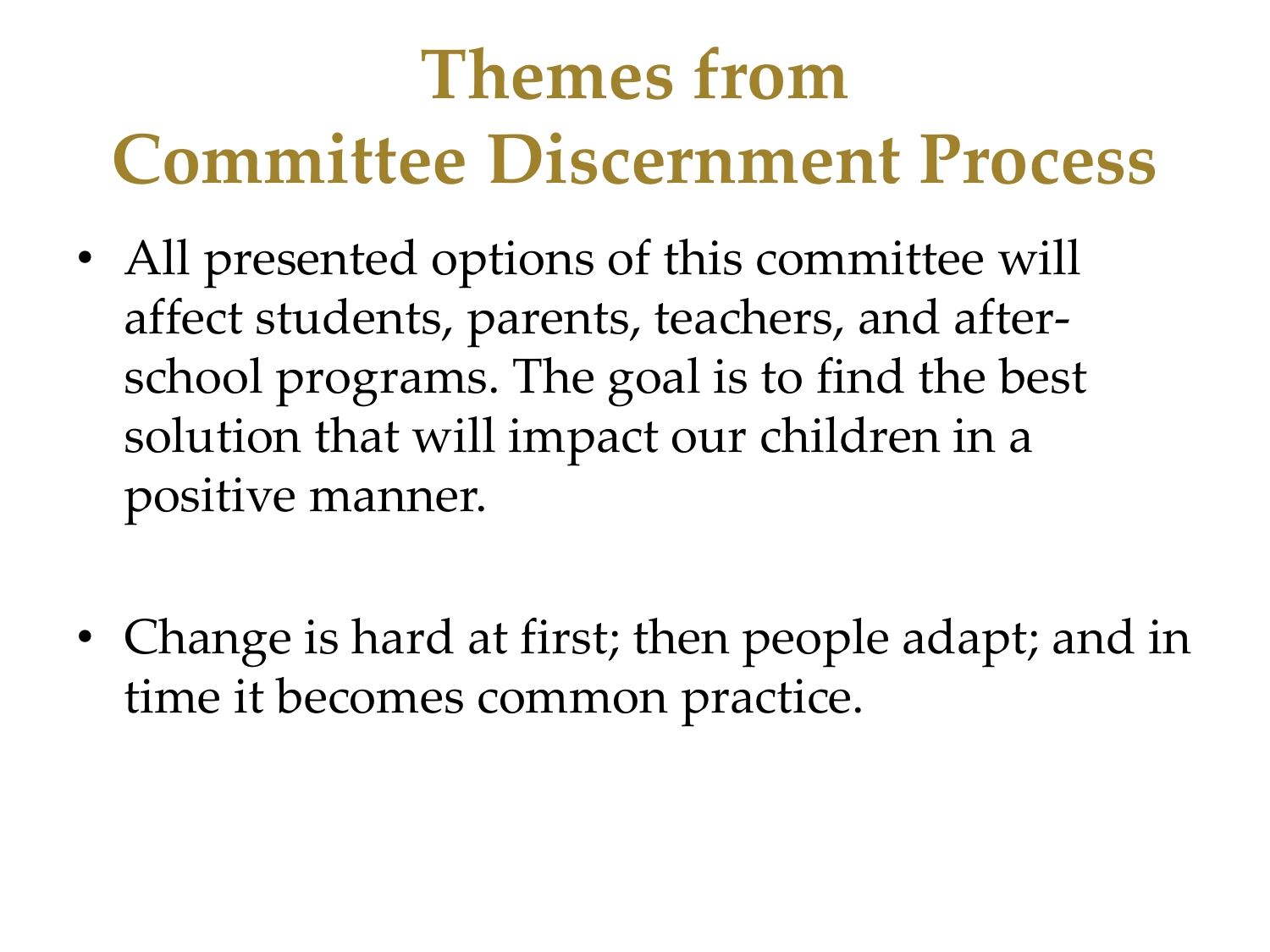### **Key Factor: Student Transportation**

- Bus transportation required by State statute
- Tier = one level of bus service
	- Currently, TPS has 2 tiers based on:
		- Secondary (7:30 a.m. 2:30 p.m.)
		- Elementary (8:35 a.m. 3:20 p.m.)
- 50 minutes *minimum* needed between bus tiers
- Key Implication: Any change(s) in *start &/or end*  time must meet transportation parameters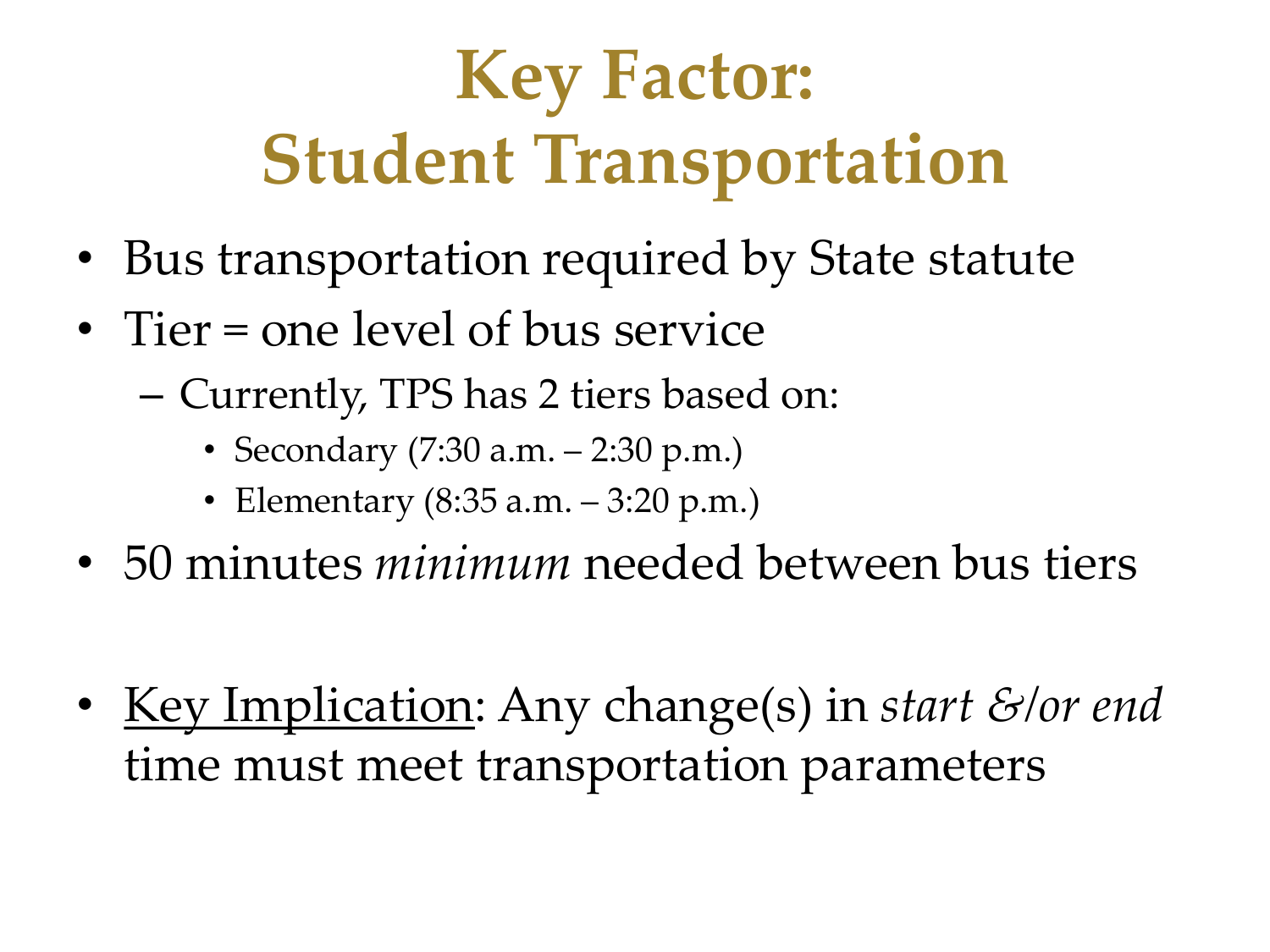### **Key Factor: Special Student Populations**

- Aquaculture
	- # of students: 149
	- Current Schedule: Leave THS ~12:00 p.m. M-F
- RCA
	- # of students: 23
	- Current Schedule: Leave THS ~1:45 p.m. M-Th
- Key Question: To what extent will a change in THS *start &/or end* time affect these students?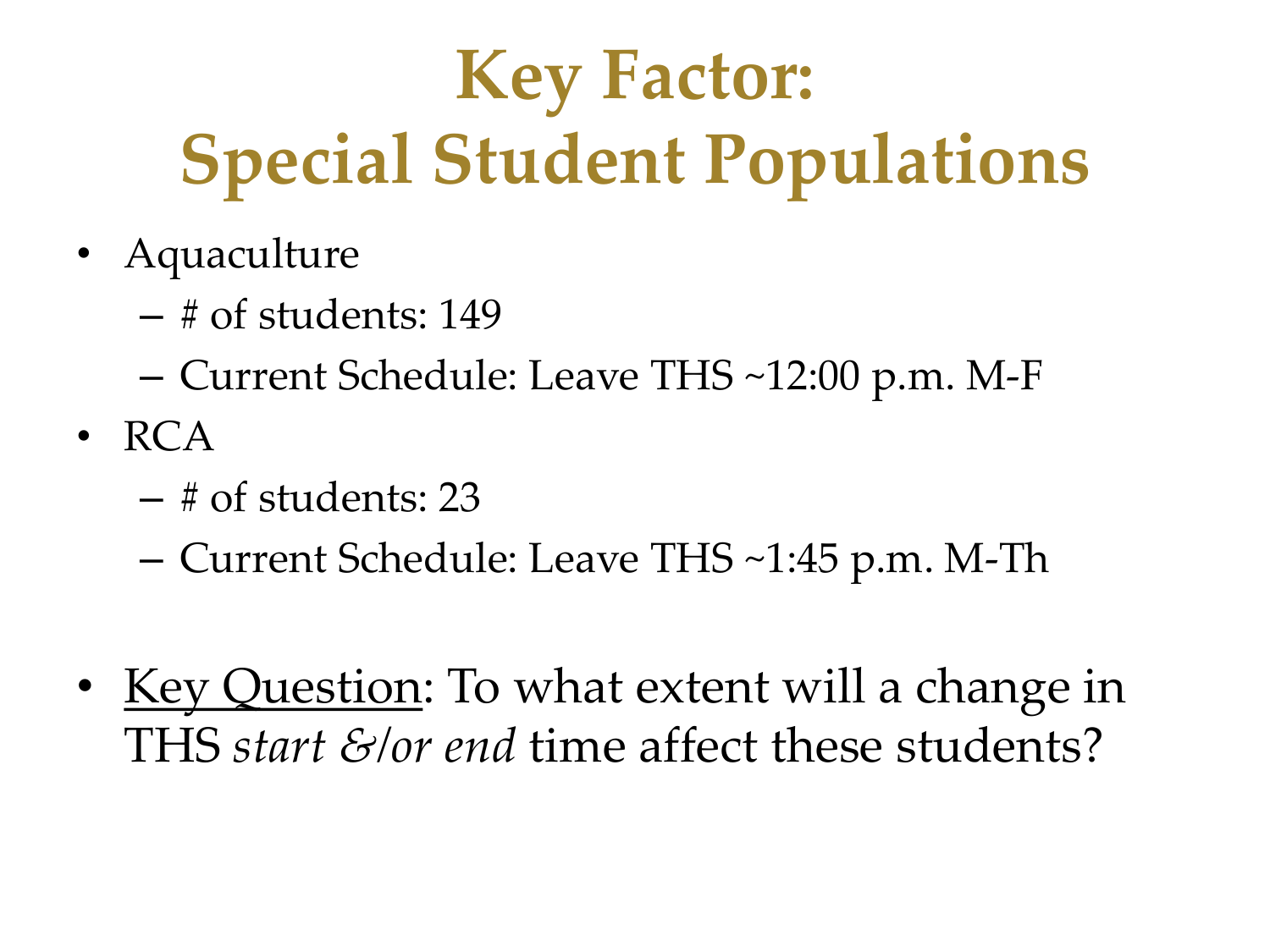#### **Key Factor: Athletics**

- THS participants  $=$  ~1,050 students in ~1,500 spots
- Games typically begin at 4:00 p.m.
- Other FCIAC schools with later-than-usual HS dismissals:
	- Greenwich & Wilton
- Key Question: To what extent will a change in THS *end* time affect these students?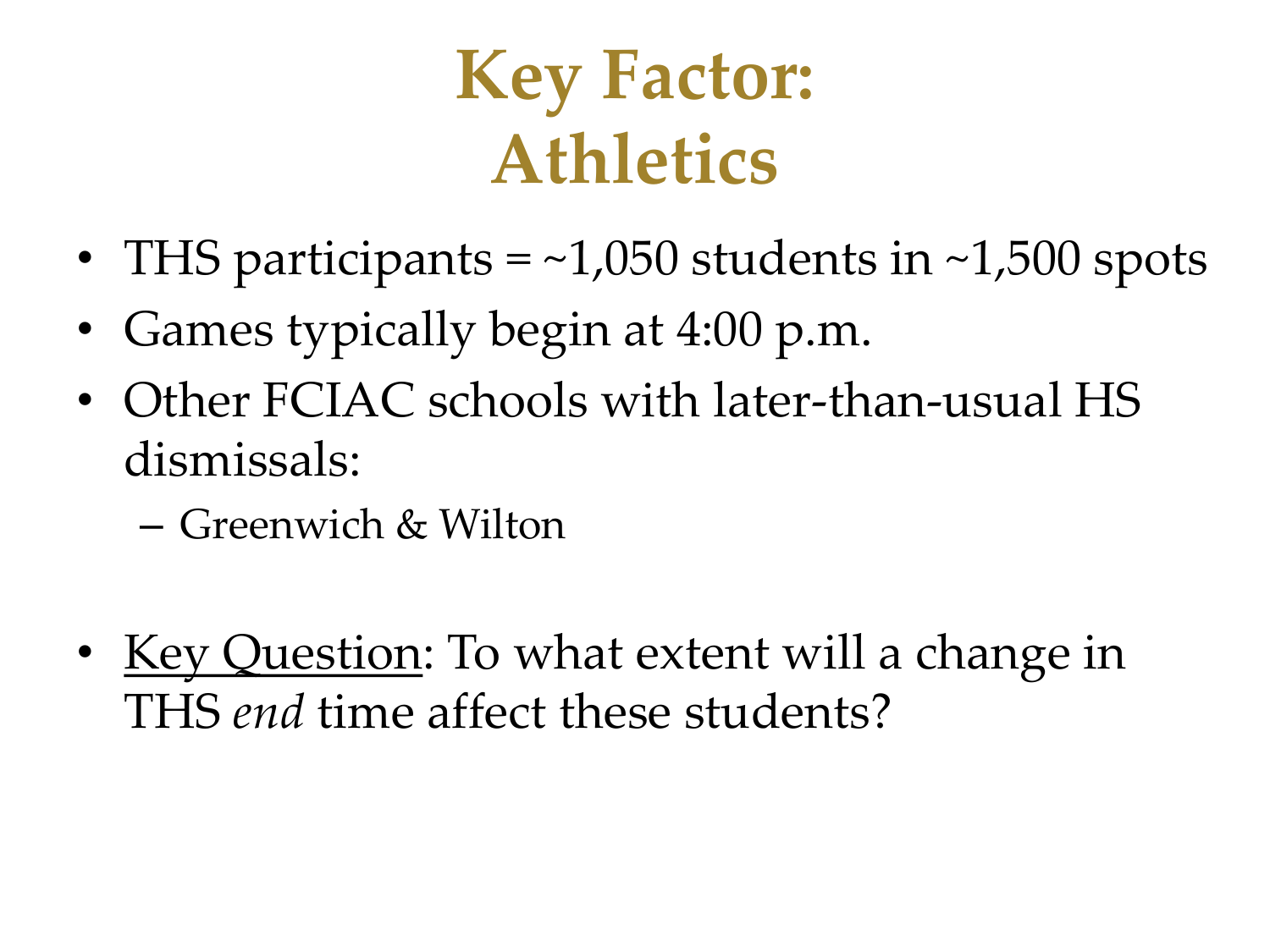### **Key Factor: Length of Day vs. Instructional Hours**

- Length of Day = time from first bell to last bell – THS currently is 3<sup>rd</sup> of 153 CT high schools
- Instructional Hours = time spent learning; subtracts time for passing, homeroom, & lunch – THS currently is 65<sup>th</sup> of 153 CT high schools
- Key Question: To what extent will a change in THS *length of day* affect instructional hours?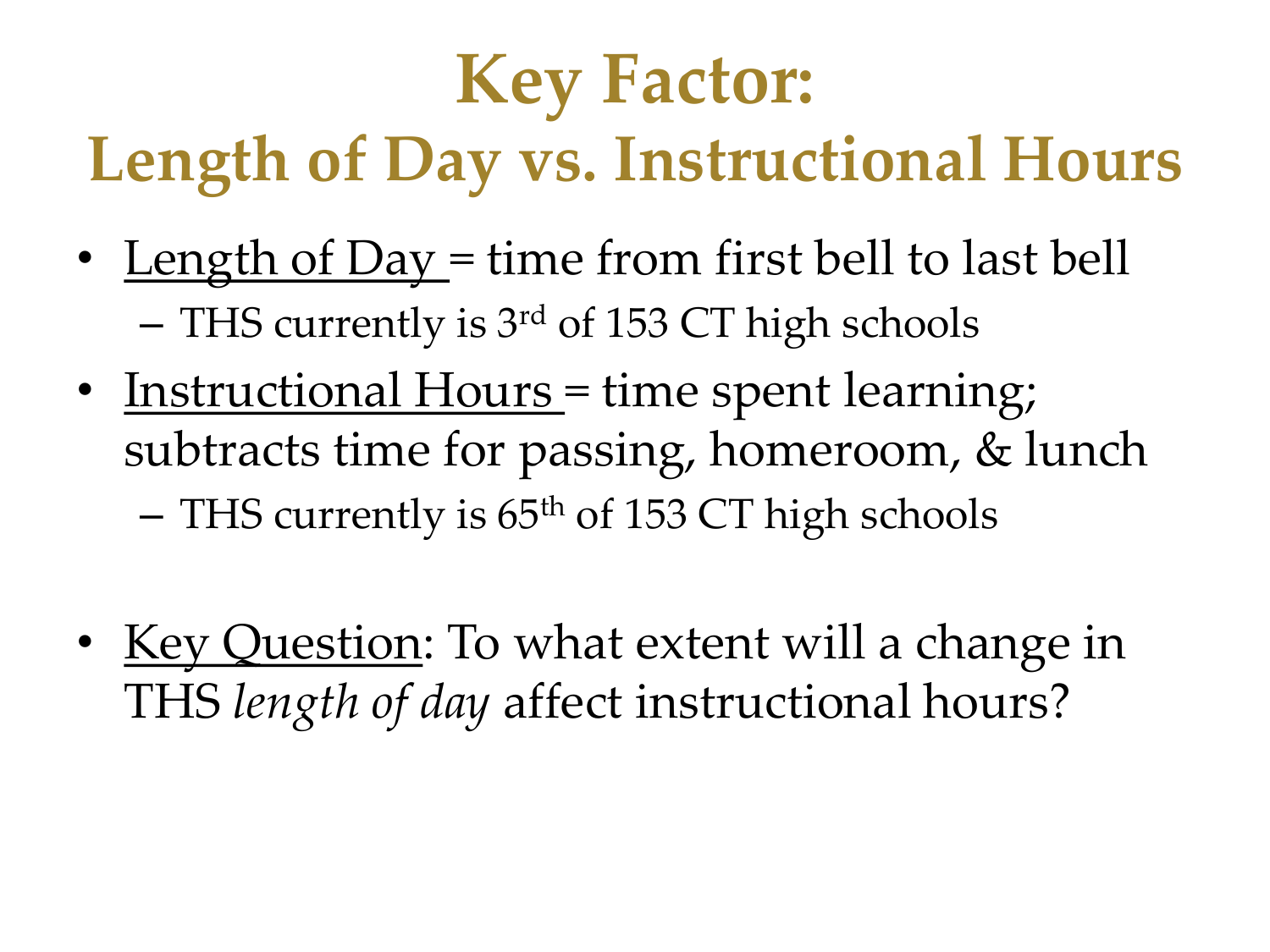# **Main Implementation Options**

- 1. Keep 2-tier bus structure & times, but swap elementary & secondary
- 2. Keep 2-tier bus structure, but move all start times later
- 3. Keep 2-tier bus structure, but move THS times to align with elementary times
- 4. Add a 3rd tier to the bus structure, and have 3 different sets of times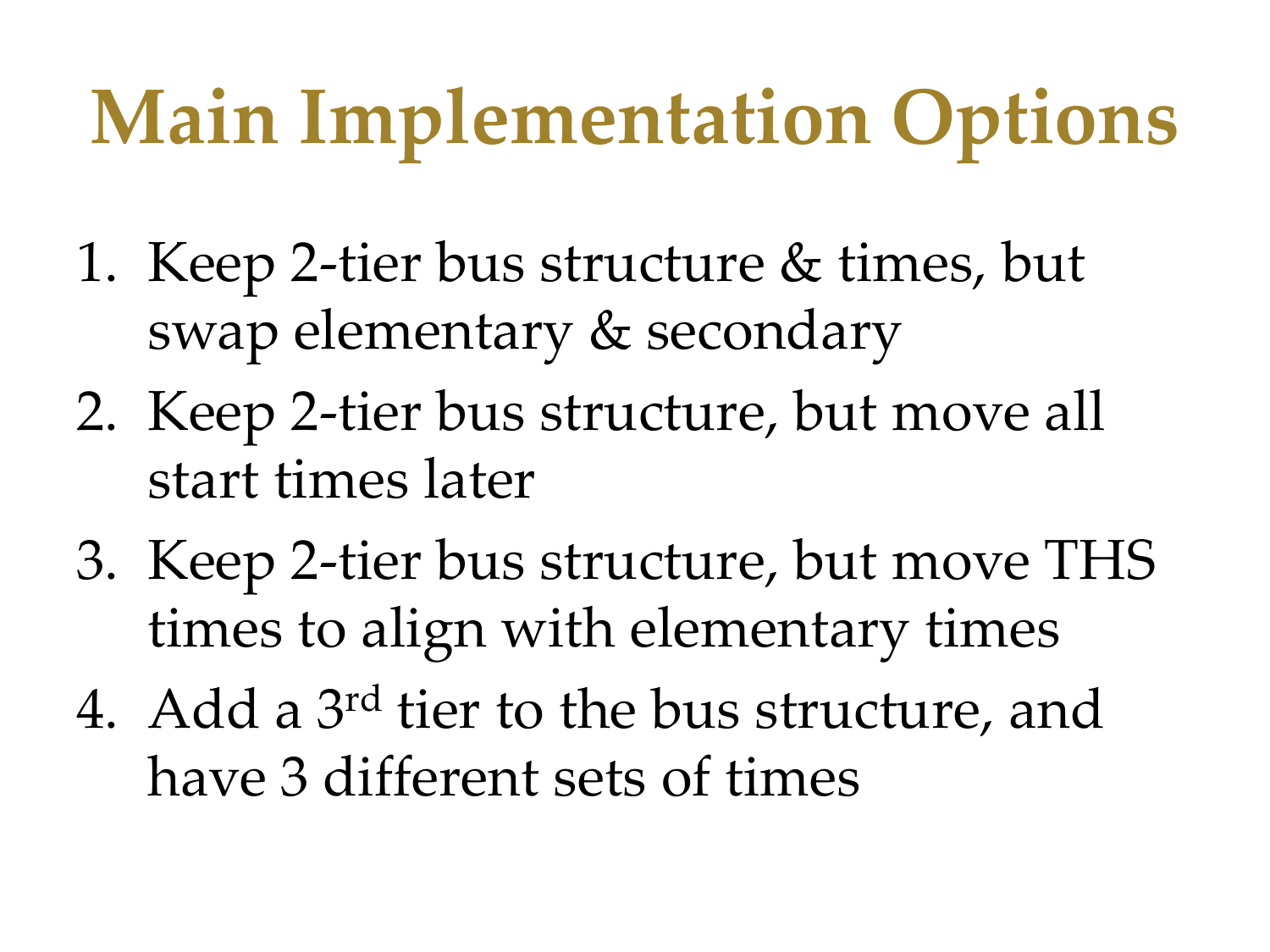### **Option 3:**

Keep 2-tier bus structure, but move THS times to align with elementary times

- Example:
	- Middle Schools: 7:30 a.m. 2:30 p.m.
	- Trumbull High: 8:35 a.m. 3:20 p.m.
	- Elementary Schools: 8:35 a.m. 3:20 p.m.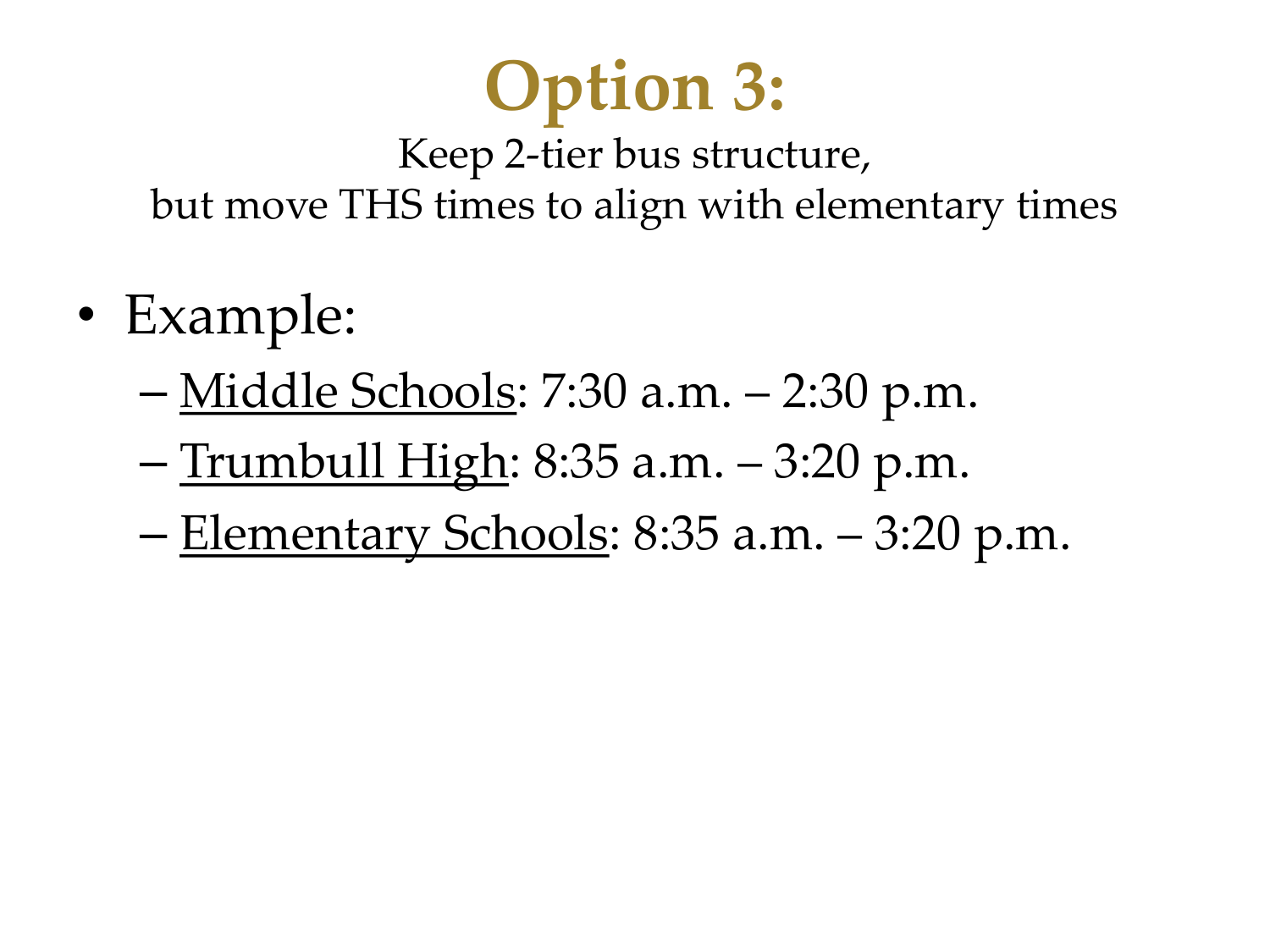### **Option 3:**

Keep 2-tier bus structure,

but move THS times to align with elementary times

- Key Considerations:
	- Meets the articulated health needs of Grades 9-12 students
	- Logistically simple
	- Elementary student day not impacted
	- High transportation cost (~\$2 million for additional buses)
	- Grades 6-8 students left out of the solution
	- Requires ~30 new drivers, which could be difficult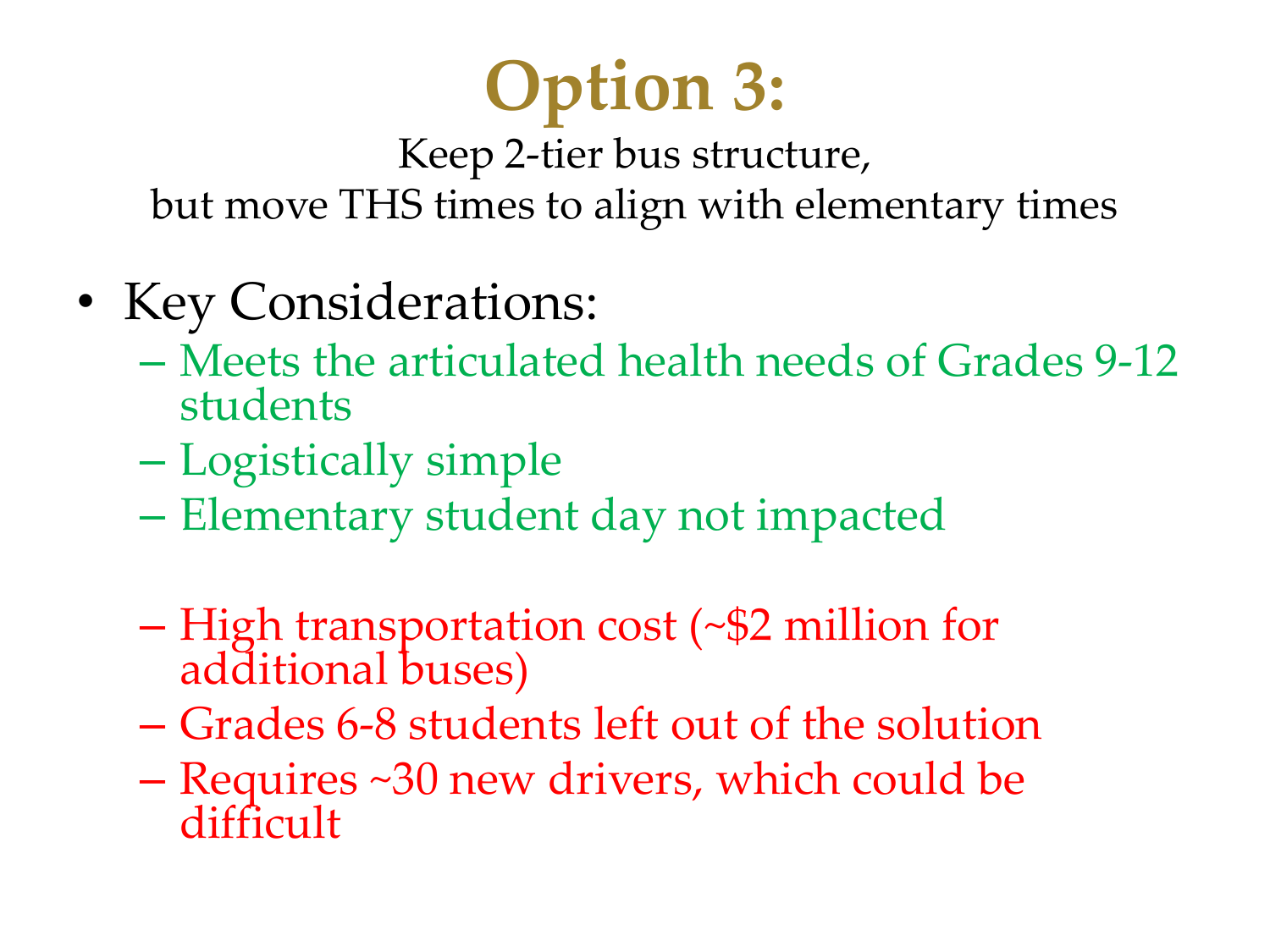### **Option 4:**

Add a 3rd tier to the bus structure, and have 3 different sets of times

- Example:
	- Middle Schools: 7:20 a.m. 2:20 p.m.
	- Trumbull High: 8:15 a.m. 3:50 p.m.
	- Elementary Schools: 9:05 a.m. 3:50 p.m.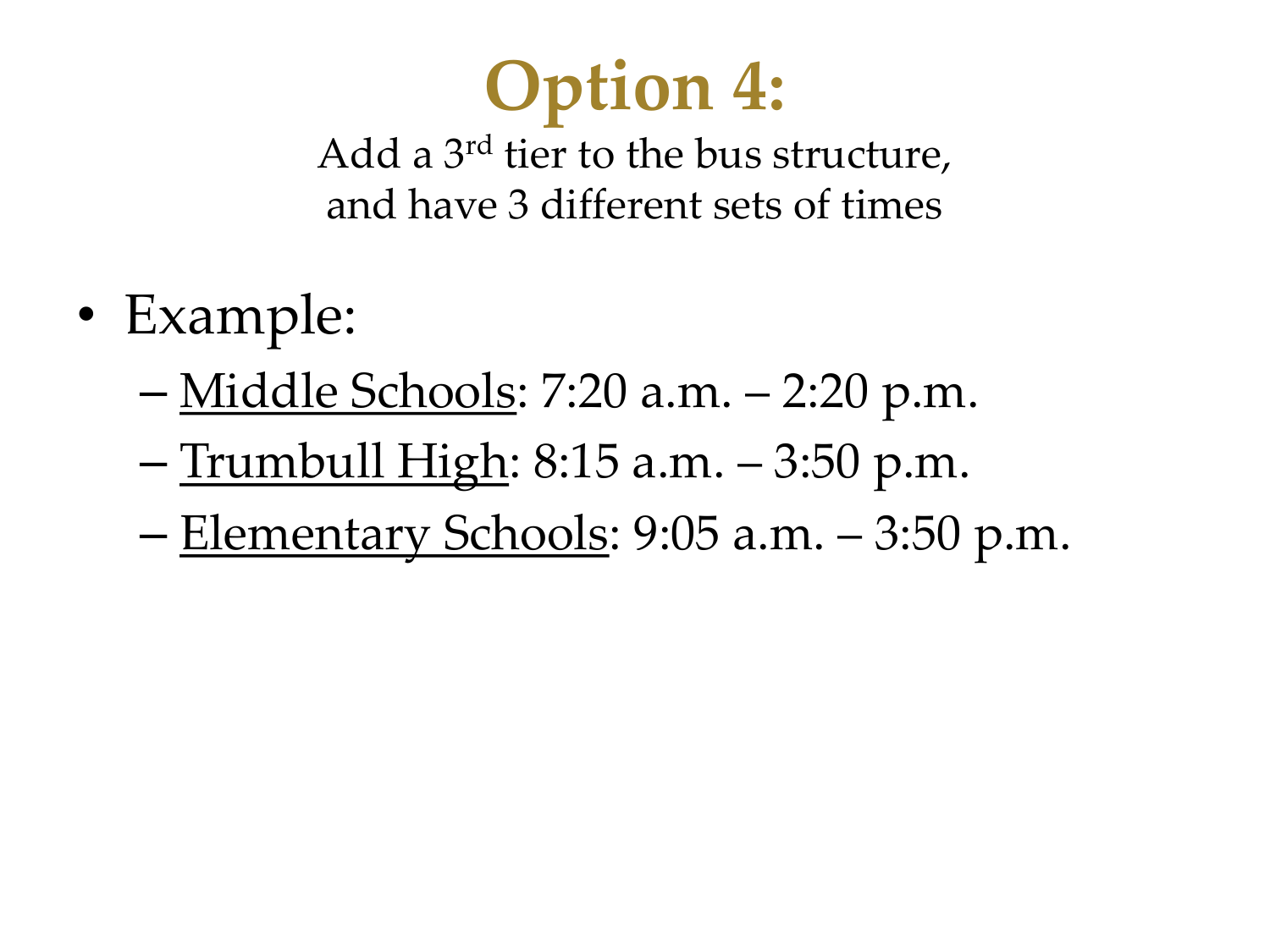### **Option 4:**

Add a 3rd tier to the bus structure, and have 3 different sets of times

• Key Considerations:

– Meets the articulated health needs of Grades 9-12 students

- High transportation cost (~\$400,000 for extended hours for bus drivers)
- Grades 6-8 students actually would have an *earlier* start time
- Later day for elementary students may negatively impact some families' schedules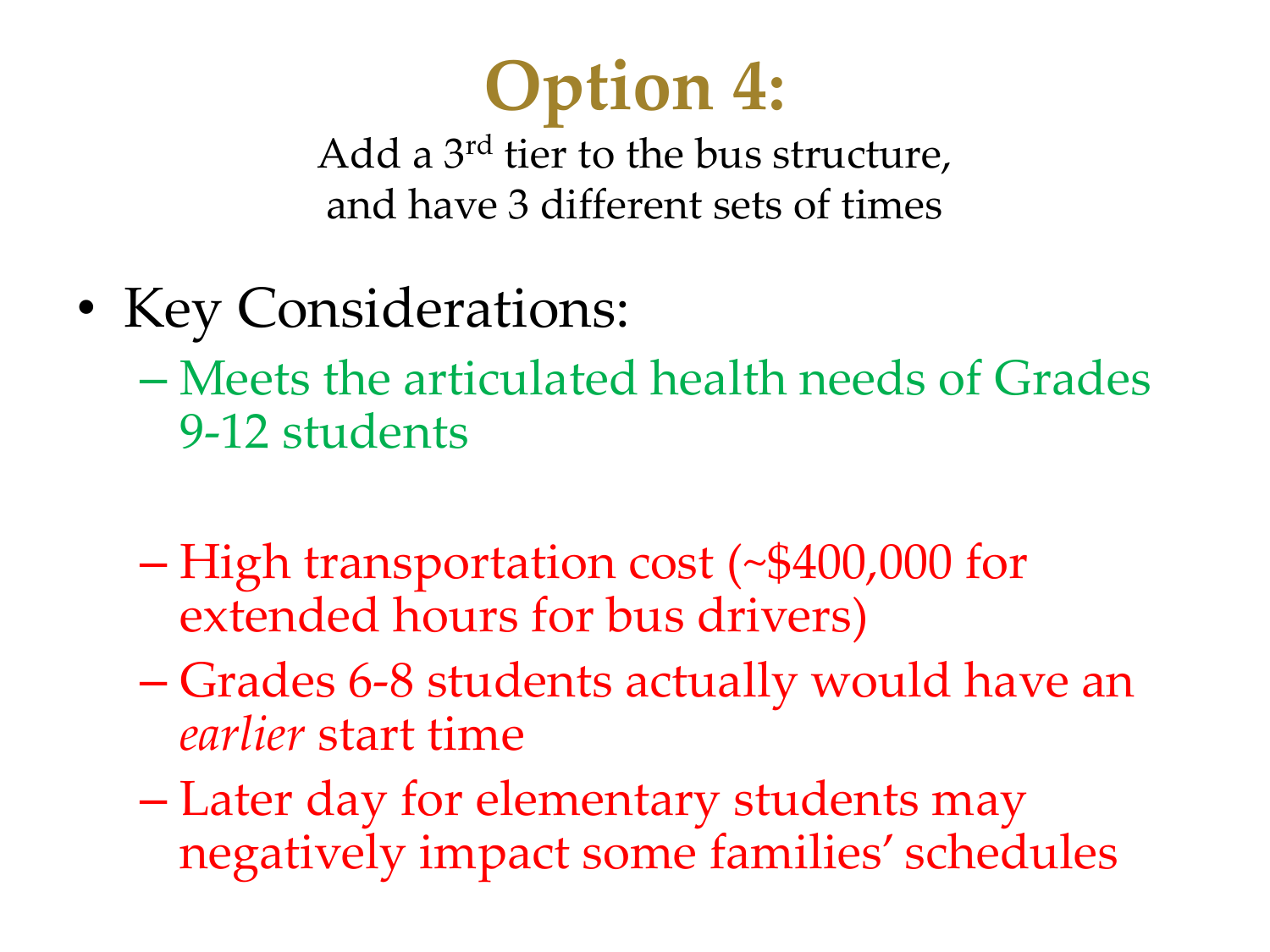### **Option 1:**

Keep 2-tier bus structure & times, but swap elementary & secondary

- Example:
	- Elementary Schools: 7:30 a.m. 2:30 p.m.
	- Secondary Schools: 8:35 a.m. 3:20 p.m.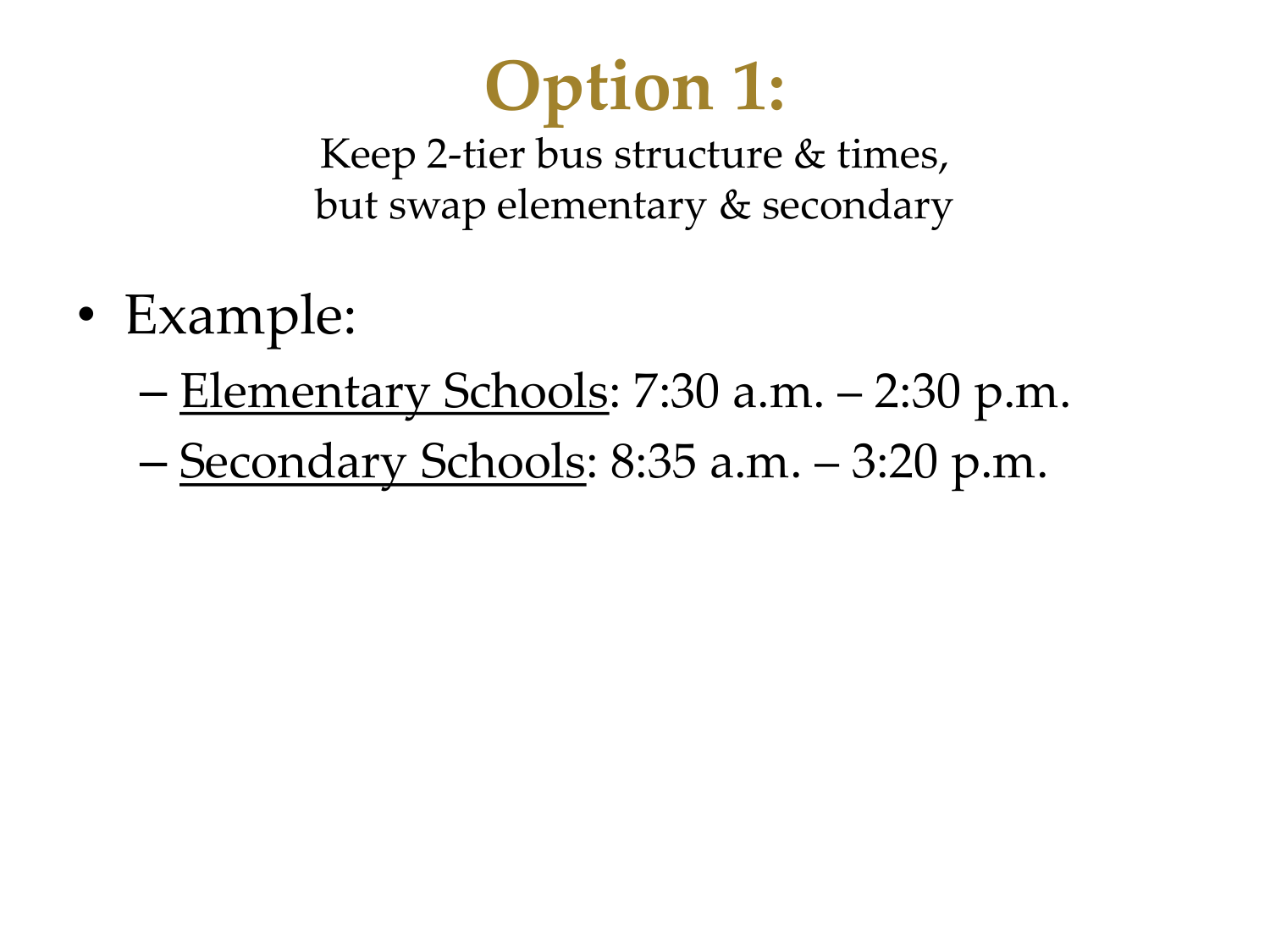### **Option 1:**

Keep 2-tier bus structure & times, but swap elementary & secondary

- Key Considerations:
	- Meets the articulated health needs of Grades 6-12 students
	- Low transportation cost
	- Earlier day for elementary students may negatively impact some families' schedules
	- Some bus routes for elementary students may start in darkness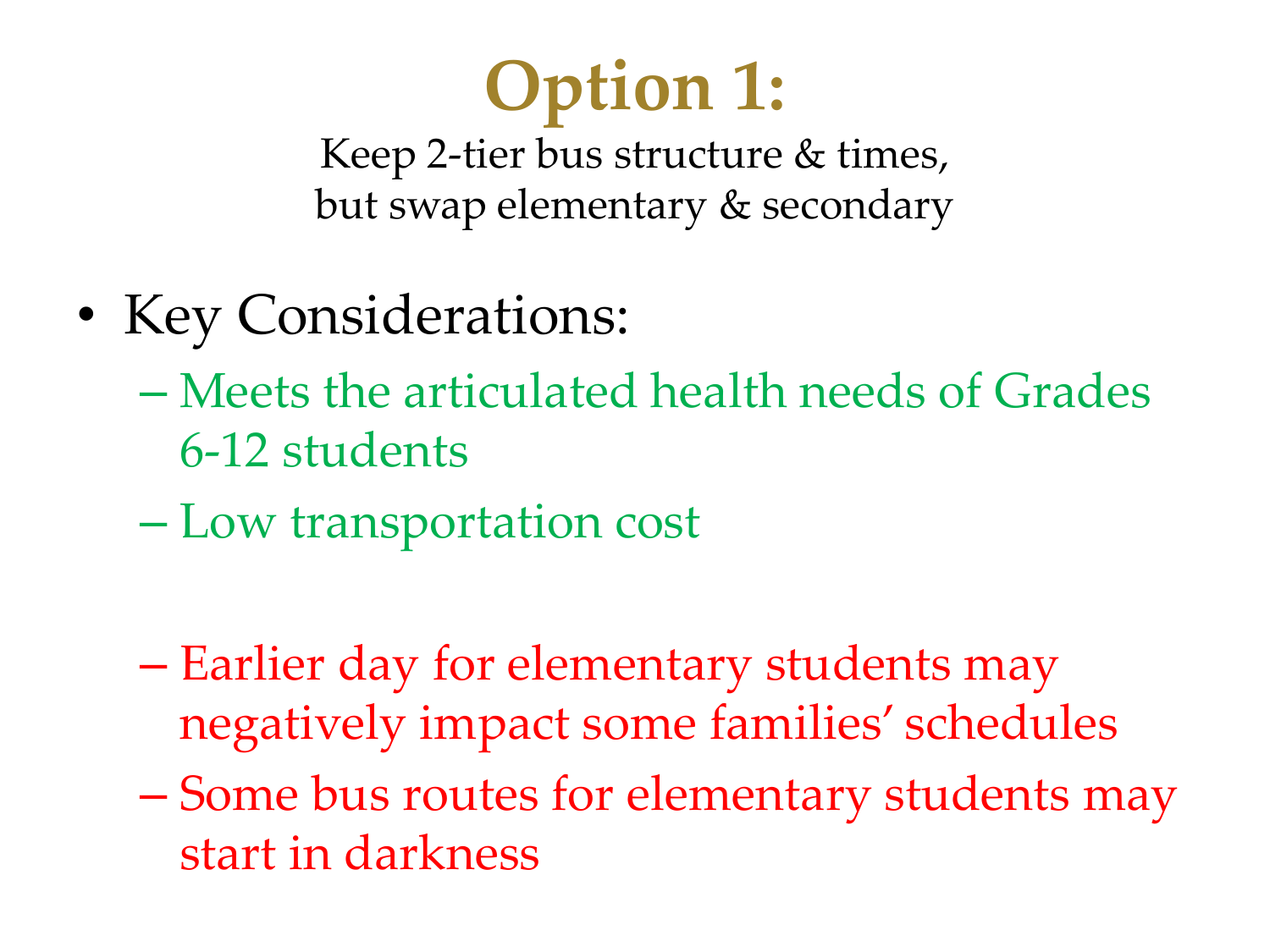### **Option 2:**

Keep 2-tier bus structure, but move all start times later

- Example:
	- Secondary Schools: 8:00 a.m. 2:30 p.m.
	- Elementary Schools: 8:50 a.m. 3:35 p.m.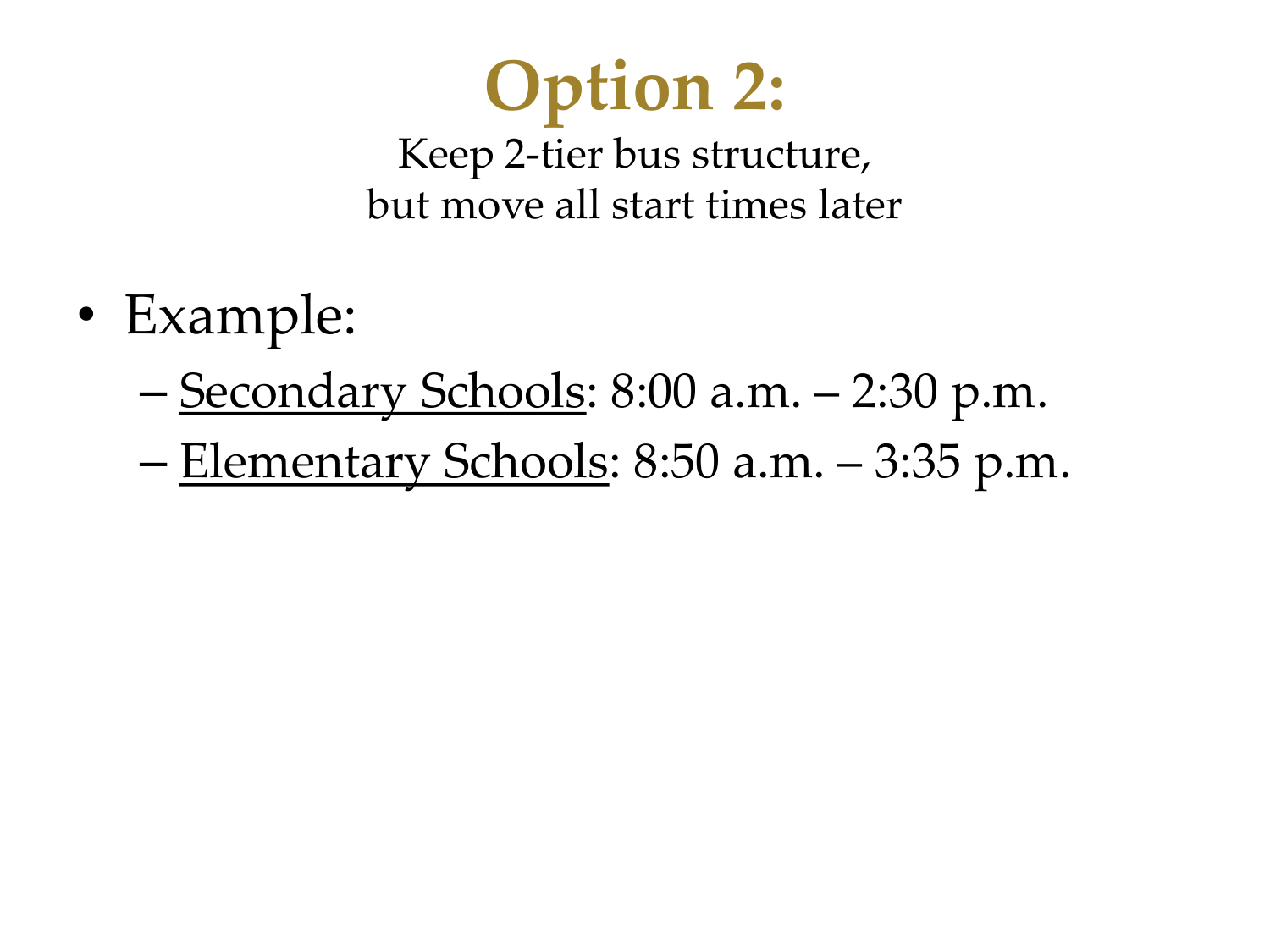### **Option 2:**

Keep 2-tier bus structure, but move all start times later

- Key Considerations:
	- Meets the articulated health needs of Grades 6-12 students to some degree
	- Low transportation cost
	- Secondary schools' internal schedules would need to change, which has its own impacts
	- Potential contractual implications with various employee groups